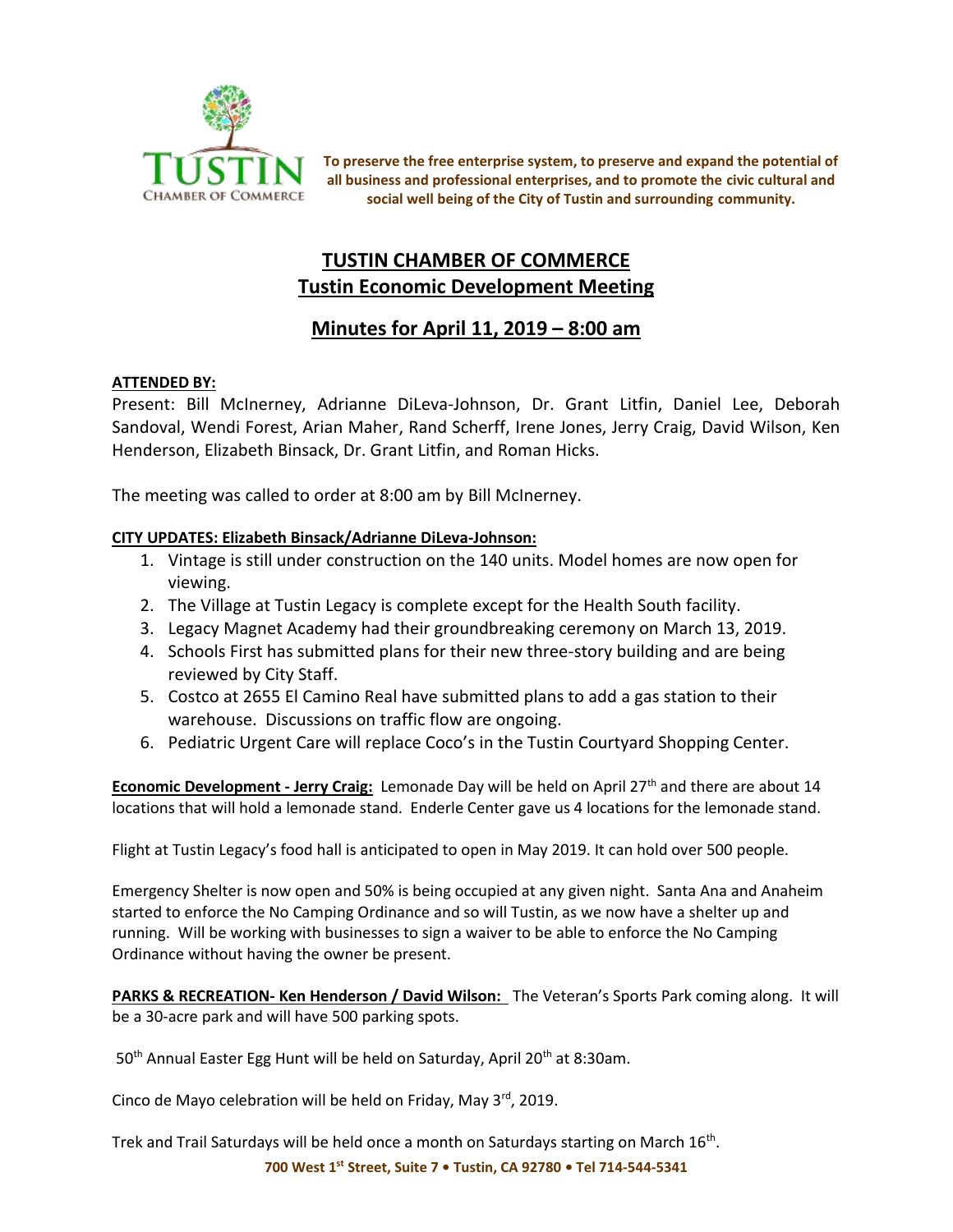

**To preserve the free enterprise system, to preserve and expand the potential of all business and professional enterprises, and to promote the civic cultural and social well being of the City of Tustin and surrounding community.**

Garage Sale will be held on Saturday, April 27, 2019.

Will be holding a stakeholders meeting to put in a bib for a 5 million afterschool project.

Summer Camps are filling up fast.

2019 Tustin Youth Track Meet will be held on April 13<sup>th</sup> and the Tustin Chamber of Commerce will be giving away medals to participants.

### **The District/Legacy – Arian Maher:**

- 1. Utopia European Caffe is now open and doing well.
- 2. Yellow Chill submitted plans for their signage.
- 3. Union Market has new restaurants: Roba Nodle Bar, Auraganic Juicery and All Coco added Mango to their menu.
- 4. Stowaway is now open and has 17 different craft beers and has a Polynesian inspired menu.
- 5. Social Slime Bonanza will be held on Sunday, April 28, 2019.
- 6. Nothing Budnt Cakes gave a way free bundtinees to their first.
- 7. Ben and Jerry's had their Free Cone on April  $9<sup>th</sup>$  and there were about 7,000 free cones given away. Mayor Pro-Tem Allen Bernstein joined in the fun and helped give away free cones.
- 8. Autism Awareness Fundraiser will go take place from April  $1<sup>st</sup>$  April 30<sup>th</sup>. Lucille's has partnered up with Autism Speaks, Southwest Research, and Resource Center and Grant Gift Autism Foundation.

## **THE MARKETPLACE – Karol Reedy:** NO REPORT

#### **THE SCHOOL DISTRICT – Grant Litfin:**

- Graduation is around the corner and we will start testing our students after Memorial Day.
- We have picked principal for Legacy Magnet Academy and it will be announced later this week.
- Tustin Schools Foundation's Golf Tournament did well.
- There are officially 11 teams that will be going to the World Championships in Louisville Kentucky.
- Working with the Chamber to pick a Teacher of the Year and be recognized by the Chamber.
- Measure S will have an opening for their board as some of their board members will be terming out.

## **Tustin Police Foundation – Wendi Forest:**

- Coffee Cops and Cars will be held on April  $13<sup>th</sup>$ .
- Battle of the Badges Golf Tournament will be held May 16<sup>th</sup>. The Tournament will also give the winning badge a \$1,000 to the charity of their choice. The Dale Pickney Memory Foundation will also be awarded during the Golf Tournament.
- The Highway dedication to Wally Karp will happen soon and working on date.